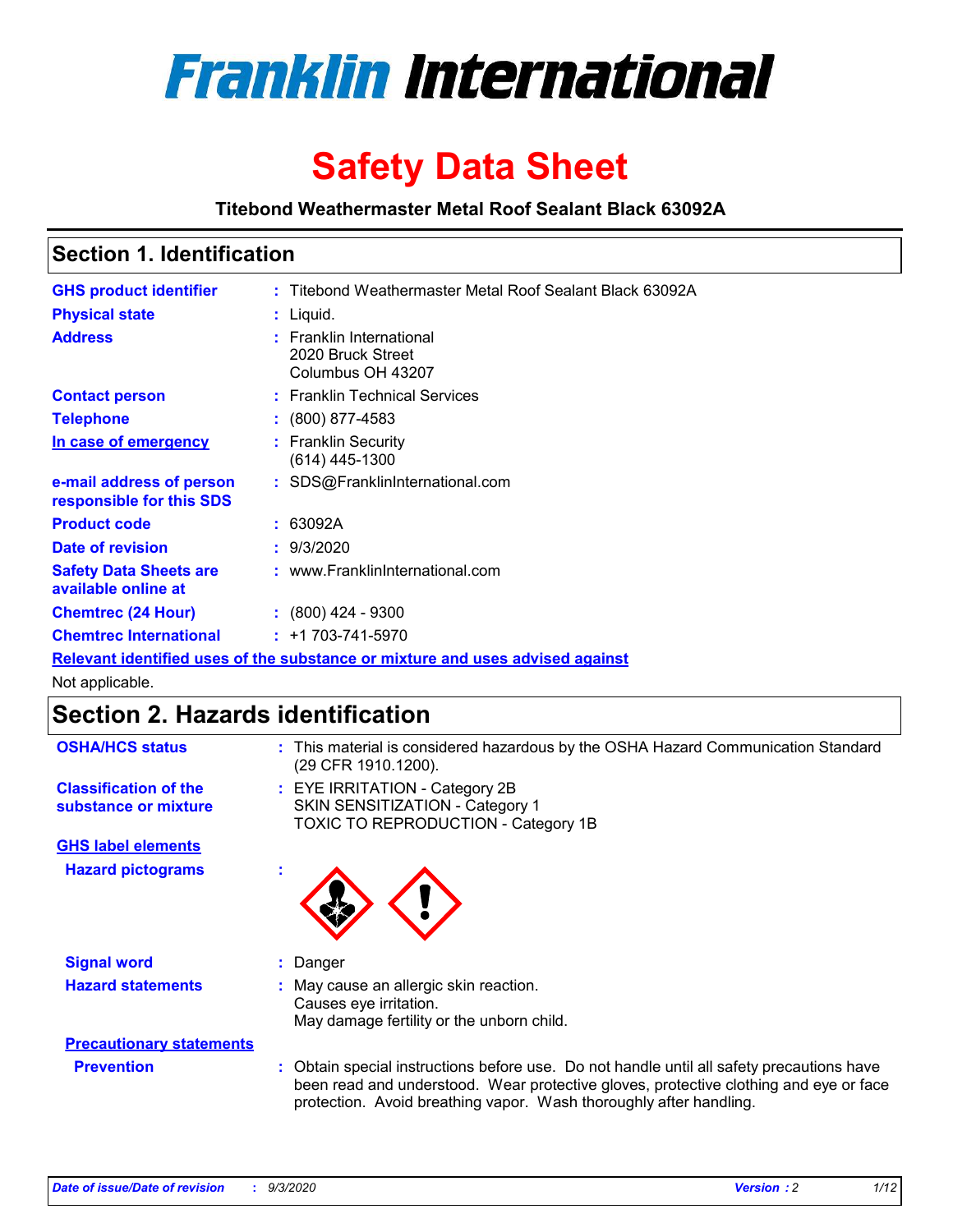### **Section 2. Hazards identification**

| <b>Response</b>                            | : IF exposed or concerned: Get medical advice or attention. Wash contaminated clothing<br>before reuse. IF ON SKIN: Wash with plenty of water. IF IN EYES: Rinse cautiously<br>with water for several minutes. Remove contact lenses, if present and easy to do.<br>Continue rinsing. If eye irritation persists: Get medical advice or attention. |
|--------------------------------------------|----------------------------------------------------------------------------------------------------------------------------------------------------------------------------------------------------------------------------------------------------------------------------------------------------------------------------------------------------|
| <b>Storage</b>                             | : Store locked up.                                                                                                                                                                                                                                                                                                                                 |
| <b>Disposal</b>                            | : Dispose of contents and container in accordance with all local, regional, national and<br>international regulations.                                                                                                                                                                                                                             |
| <b>Hazards not otherwise</b><br>classified | : Product generates methanol during cure.                                                                                                                                                                                                                                                                                                          |

# **Section 3. Composition/information on ingredients**

| <b>Substance/mixture</b> |  | : Mixture |
|--------------------------|--|-----------|
|--------------------------|--|-----------|

| <b>Ingredient name</b>       | $\frac{9}{6}$ | <b>CAS number</b> |
|------------------------------|---------------|-------------------|
| 3-aminopropyltriethoxysilane | ≤3            | 919-30-2          |
| Dibutyltin dilaurate         | ∣≤0.3         | 77-58-7           |

Any concentration shown as a range is to protect confidentiality or is due to batch variation.

**There are no additional ingredients present which, within the current knowledge of the supplier and in the concentrations applicable, are classified as hazardous to health or the environment and hence require reporting in this section.**

**Occupational exposure limits, if available, are listed in Section 8.**

### **Section 4. First aid measures**

| <b>Description of necessary first aid measures</b> |                                                                                                                                                                                                                                                                                                                                                                                                                                                                                                                                                                                                                                                                                                                                                                           |
|----------------------------------------------------|---------------------------------------------------------------------------------------------------------------------------------------------------------------------------------------------------------------------------------------------------------------------------------------------------------------------------------------------------------------------------------------------------------------------------------------------------------------------------------------------------------------------------------------------------------------------------------------------------------------------------------------------------------------------------------------------------------------------------------------------------------------------------|
| <b>Eye contact</b>                                 | : Immediately flush eyes with plenty of water, occasionally lifting the upper and lower<br>eyelids. Check for and remove any contact lenses. Continue to rinse for at least 10<br>minutes. If irritation persists, get medical attention.                                                                                                                                                                                                                                                                                                                                                                                                                                                                                                                                 |
| <b>Inhalation</b>                                  | : Remove victim to fresh air and keep at rest in a position comfortable for breathing. If<br>not breathing, if breathing is irregular or if respiratory arrest occurs, provide artificial<br>respiration or oxygen by trained personnel. It may be dangerous to the person providing<br>aid to give mouth-to-mouth resuscitation. Get medical attention. If unconscious, place<br>in recovery position and get medical attention immediately. Maintain an open airway.<br>Loosen tight clothing such as a collar, tie, belt or waistband. In case of inhalation of<br>decomposition products in a fire, symptoms may be delayed. The exposed person may<br>need to be kept under medical surveillance for 48 hours.                                                       |
| <b>Skin contact</b>                                | : Wash with plenty of soap and water. Remove contaminated clothing and shoes. Wash<br>contaminated clothing thoroughly with water before removing it, or wear gloves.<br>Continue to rinse for at least 10 minutes. Get medical attention. In the event of any<br>complaints or symptoms, avoid further exposure. Wash clothing before reuse. Clean<br>shoes thoroughly before reuse.                                                                                                                                                                                                                                                                                                                                                                                     |
| <b>Ingestion</b>                                   | : Wash out mouth with water. Remove dentures if any. Remove victim to fresh air and<br>keep at rest in a position comfortable for breathing. If material has been swallowed and<br>the exposed person is conscious, give small quantities of water to drink. Stop if the<br>exposed person feels sick as vomiting may be dangerous. Do not induce vomiting<br>unless directed to do so by medical personnel. If vomiting occurs, the head should be<br>kept low so that vomit does not enter the lungs. Get medical attention. Never give<br>anything by mouth to an unconscious person. If unconscious, place in recovery position<br>and get medical attention immediately. Maintain an open airway. Loosen tight clothing<br>such as a collar, tie, belt or waistband. |
| Most important symptoms/effects, acute and delayed |                                                                                                                                                                                                                                                                                                                                                                                                                                                                                                                                                                                                                                                                                                                                                                           |
| <b>Potential acute health effects</b>              |                                                                                                                                                                                                                                                                                                                                                                                                                                                                                                                                                                                                                                                                                                                                                                           |
| <b>Eye contact</b>                                 | : May cause eye irritation.                                                                                                                                                                                                                                                                                                                                                                                                                                                                                                                                                                                                                                                                                                                                               |
| <b>Inhalation</b>                                  | : No known significant effects or critical hazards.                                                                                                                                                                                                                                                                                                                                                                                                                                                                                                                                                                                                                                                                                                                       |
|                                                    |                                                                                                                                                                                                                                                                                                                                                                                                                                                                                                                                                                                                                                                                                                                                                                           |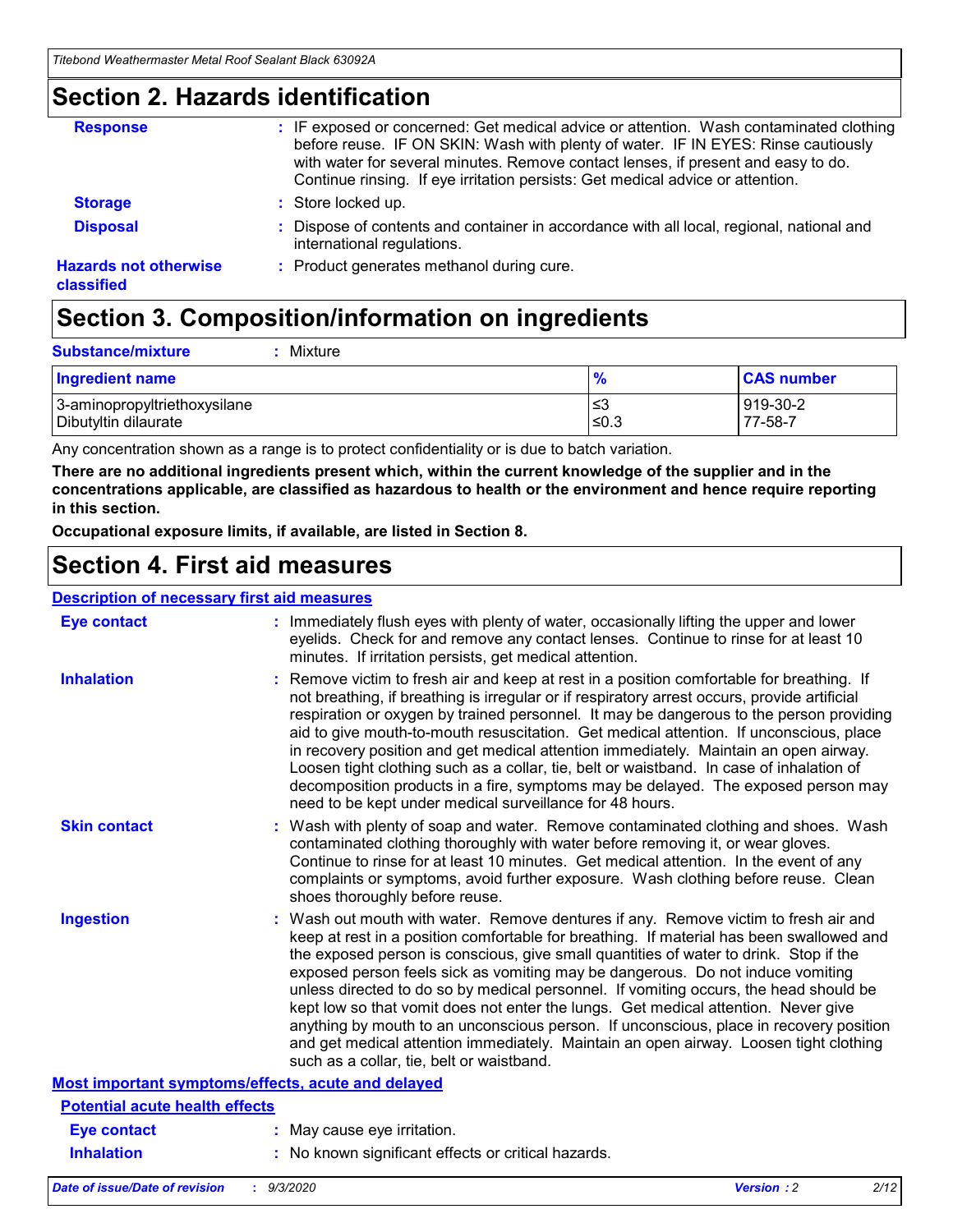| Thebond Weathermaster Metal Roof Sealaht Black 63092A |                                                                                                                                                                                                                                                                                                                                                                                                                 |
|-------------------------------------------------------|-----------------------------------------------------------------------------------------------------------------------------------------------------------------------------------------------------------------------------------------------------------------------------------------------------------------------------------------------------------------------------------------------------------------|
| <b>Section 4. First aid measures</b>                  |                                                                                                                                                                                                                                                                                                                                                                                                                 |
| <b>Skin contact</b>                                   | : May cause skin irritation.                                                                                                                                                                                                                                                                                                                                                                                    |
| <b>Ingestion</b>                                      | : No known significant effects or critical hazards.                                                                                                                                                                                                                                                                                                                                                             |
| Over-exposure signs/symptoms                          |                                                                                                                                                                                                                                                                                                                                                                                                                 |
| <b>Eye contact</b>                                    | : Adverse symptoms may include the following:<br>irritation<br>watering<br>redness                                                                                                                                                                                                                                                                                                                              |
| <b>Inhalation</b>                                     | : Adverse symptoms may include the following:<br>reduced fetal weight<br>increase in fetal deaths<br>skeletal malformations                                                                                                                                                                                                                                                                                     |
| <b>Skin contact</b>                                   | : Adverse symptoms may include the following:<br>irritation<br>redness<br>reduced fetal weight<br>increase in fetal deaths<br>skeletal malformations                                                                                                                                                                                                                                                            |
| <b>Ingestion</b>                                      | : Adverse symptoms may include the following:<br>reduced fetal weight<br>increase in fetal deaths<br>skeletal malformations                                                                                                                                                                                                                                                                                     |
|                                                       | Indication of immediate medical attention and special treatment needed, if necessary                                                                                                                                                                                                                                                                                                                            |
| <b>Notes to physician</b>                             | : In case of inhalation of decomposition products in a fire, symptoms may be delayed.<br>The exposed person may need to be kept under medical surveillance for 48 hours.                                                                                                                                                                                                                                        |
| <b>Specific treatments</b>                            | : No specific treatment.                                                                                                                                                                                                                                                                                                                                                                                        |
| <b>Protection of first-aiders</b>                     | : No action shall be taken involving any personal risk or without suitable training. If it is<br>suspected that fumes are still present, the rescuer should wear an appropriate mask or<br>self-contained breathing apparatus. It may be dangerous to the person providing aid to<br>give mouth-to-mouth resuscitation. Wash contaminated clothing thoroughly with water<br>before removing it, or wear gloves. |
| See toxicological information (Section 11)            |                                                                                                                                                                                                                                                                                                                                                                                                                 |

### **Section 5. Fire-fighting measures**

| <b>Extinguishing media</b>                               |                                                                                                                                                                                                   |
|----------------------------------------------------------|---------------------------------------------------------------------------------------------------------------------------------------------------------------------------------------------------|
| <b>Suitable extinguishing</b><br>media                   | : Use an extinguishing agent suitable for the surrounding fire.                                                                                                                                   |
| <b>Unsuitable extinguishing</b><br>media                 | : None known.                                                                                                                                                                                     |
| <b>Specific hazards arising</b><br>from the chemical     | : In a fire or if heated, a pressure increase will occur and the container may burst.                                                                                                             |
| <b>Hazardous thermal</b><br>decomposition products       | Decomposition products may include the following materials:<br>carbon dioxide<br>carbon monoxide<br>nitrogen oxides<br>metal oxide/oxides                                                         |
| <b>Special protective actions</b><br>for fire-fighters   | Promptly isolate the scene by removing all persons from the vicinity of the incident if<br>there is a fire. No action shall be taken involving any personal risk or without suitable<br>training. |
| <b>Special protective</b><br>equipment for fire-fighters | Fire-fighters should wear appropriate protective equipment and self-contained breathing<br>apparatus (SCBA) with a full face-piece operated in positive pressure mode.                            |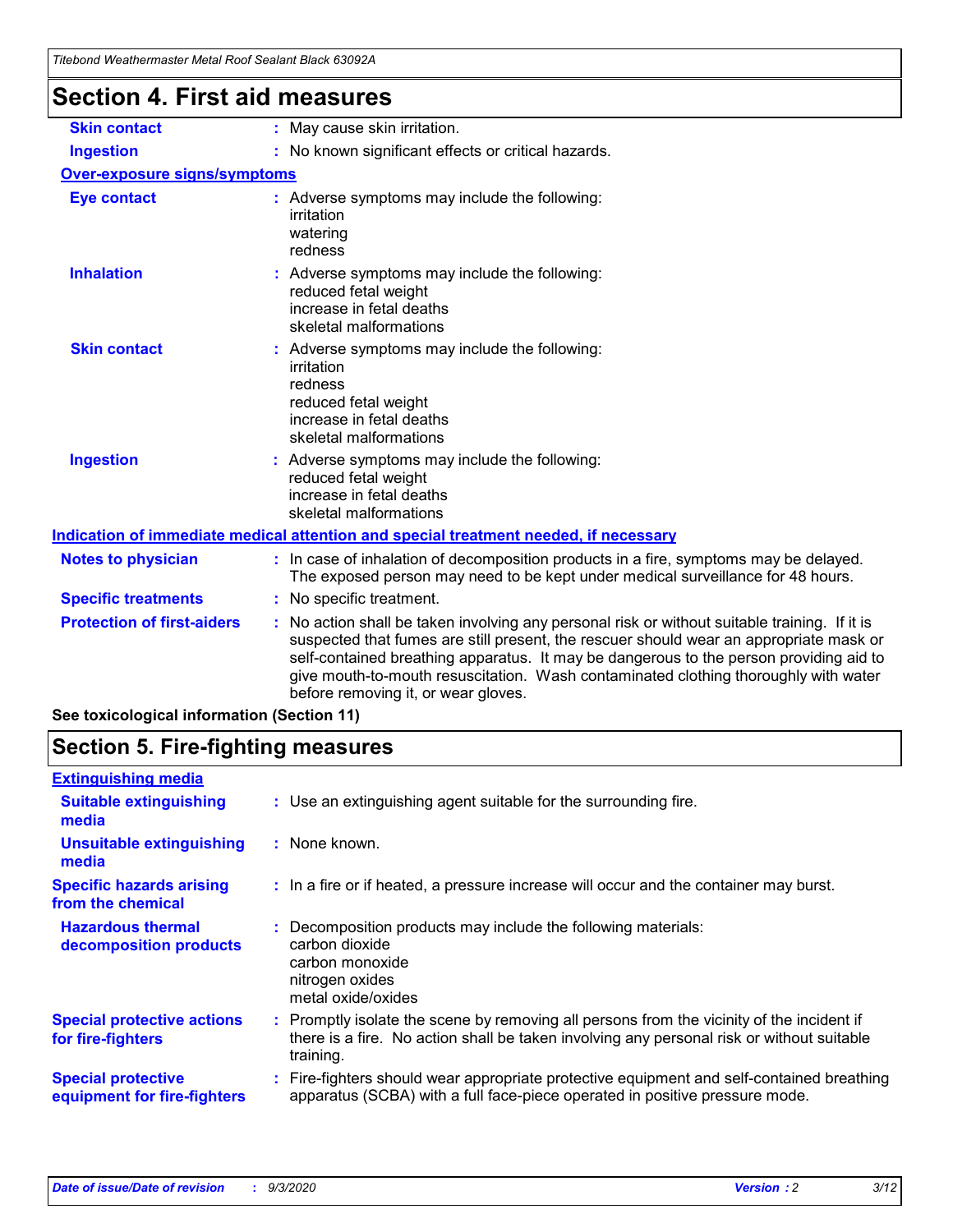### **Section 6. Accidental release measures**

|                                                              | <b>Personal precautions, protective equipment and emergency procedures</b>                                                                                                                                                                                                                                                                                                                                                                                                                                                                                                                                                                                                                                   |  |  |  |
|--------------------------------------------------------------|--------------------------------------------------------------------------------------------------------------------------------------------------------------------------------------------------------------------------------------------------------------------------------------------------------------------------------------------------------------------------------------------------------------------------------------------------------------------------------------------------------------------------------------------------------------------------------------------------------------------------------------------------------------------------------------------------------------|--|--|--|
| For non-emergency<br>personnel                               | : No action shall be taken involving any personal risk or without suitable training.<br>Evacuate surrounding areas. Keep unnecessary and unprotected personnel from<br>entering. Do not touch or walk through spilled material. Avoid breathing vapor or mist.<br>Provide adequate ventilation. Wear appropriate respirator when ventilation is<br>inadequate. Put on appropriate personal protective equipment.                                                                                                                                                                                                                                                                                             |  |  |  |
| For emergency responders                                     | : If specialized clothing is required to deal with the spillage, take note of any information in<br>Section 8 on suitable and unsuitable materials. See also the information in "For non-<br>emergency personnel".                                                                                                                                                                                                                                                                                                                                                                                                                                                                                           |  |  |  |
| <b>Environmental precautions</b>                             | : Avoid dispersal of spilled material and runoff and contact with soil, waterways, drains<br>and sewers. Inform the relevant authorities if the product has caused environmental<br>pollution (sewers, waterways, soil or air).                                                                                                                                                                                                                                                                                                                                                                                                                                                                              |  |  |  |
| <b>Methods and materials for containment and cleaning up</b> |                                                                                                                                                                                                                                                                                                                                                                                                                                                                                                                                                                                                                                                                                                              |  |  |  |
| <b>Small spill</b>                                           | : Stop leak if without risk. Move containers from spill area. Dilute with water and mop up<br>if water-soluble. Alternatively, or if water-insoluble, absorb with an inert dry material and<br>place in an appropriate waste disposal container. Dispose of via a licensed waste<br>disposal contractor.                                                                                                                                                                                                                                                                                                                                                                                                     |  |  |  |
| <b>Large spill</b>                                           | : Stop leak if without risk. Move containers from spill area. Approach release from<br>upwind. Prevent entry into sewers, water courses, basements or confined areas. Wash<br>spillages into an effluent treatment plant or proceed as follows. Contain and collect<br>spillage with non-combustible, absorbent material e.g. sand, earth, vermiculite or<br>diatomaceous earth and place in container for disposal according to local regulations<br>(see Section 13). Dispose of via a licensed waste disposal contractor. Contaminated<br>absorbent material may pose the same hazard as the spilled product. Note: see<br>Section 1 for emergency contact information and Section 13 for waste disposal. |  |  |  |

# **Section 7. Handling and storage**

#### **Precautions for safe handling**

| <b>Protective measures</b>                                                       | : Put on appropriate personal protective equipment (see Section 8). Persons with a<br>history of skin sensitization problems should not be employed in any process in which<br>this product is used. Avoid exposure - obtain special instructions before use. Avoid<br>exposure during pregnancy. Do not handle until all safety precautions have been read<br>and understood. Do not get in eyes or on skin or clothing. Do not ingest. Avoid<br>breathing vapor or mist. If during normal use the material presents a respiratory hazard,<br>use only with adequate ventilation or wear appropriate respirator. Keep in the original<br>container or an approved alternative made from a compatible material, kept tightly<br>closed when not in use. Empty containers retain product residue and can be hazardous.<br>Do not reuse container. |
|----------------------------------------------------------------------------------|--------------------------------------------------------------------------------------------------------------------------------------------------------------------------------------------------------------------------------------------------------------------------------------------------------------------------------------------------------------------------------------------------------------------------------------------------------------------------------------------------------------------------------------------------------------------------------------------------------------------------------------------------------------------------------------------------------------------------------------------------------------------------------------------------------------------------------------------------|
| <b>Advice on general</b><br>occupational hygiene                                 | : Eating, drinking and smoking should be prohibited in areas where this material is<br>handled, stored and processed. Workers should wash hands and face before eating,<br>drinking and smoking. Remove contaminated clothing and protective equipment before<br>entering eating areas. See also Section 8 for additional information on hygiene<br>measures.                                                                                                                                                                                                                                                                                                                                                                                                                                                                                    |
| <b>Conditions for safe storage,</b><br>including any<br><i>incompatibilities</i> | Store between the following temperatures: 0 to 120°C (32 to 248°F). Store in<br>accordance with local regulations. Store in original container protected from direct<br>sunlight in a dry, cool and well-ventilated area, away from incompatible materials (see<br>Section 10) and food and drink. Store locked up. Keep container tightly closed and<br>sealed until ready for use. Containers that have been opened must be carefully<br>resealed and kept upright to prevent leakage. Do not store in unlabeled containers.<br>Use appropriate containment to avoid environmental contamination. See Section 10 for<br>incompatible materials before handling or use.                                                                                                                                                                         |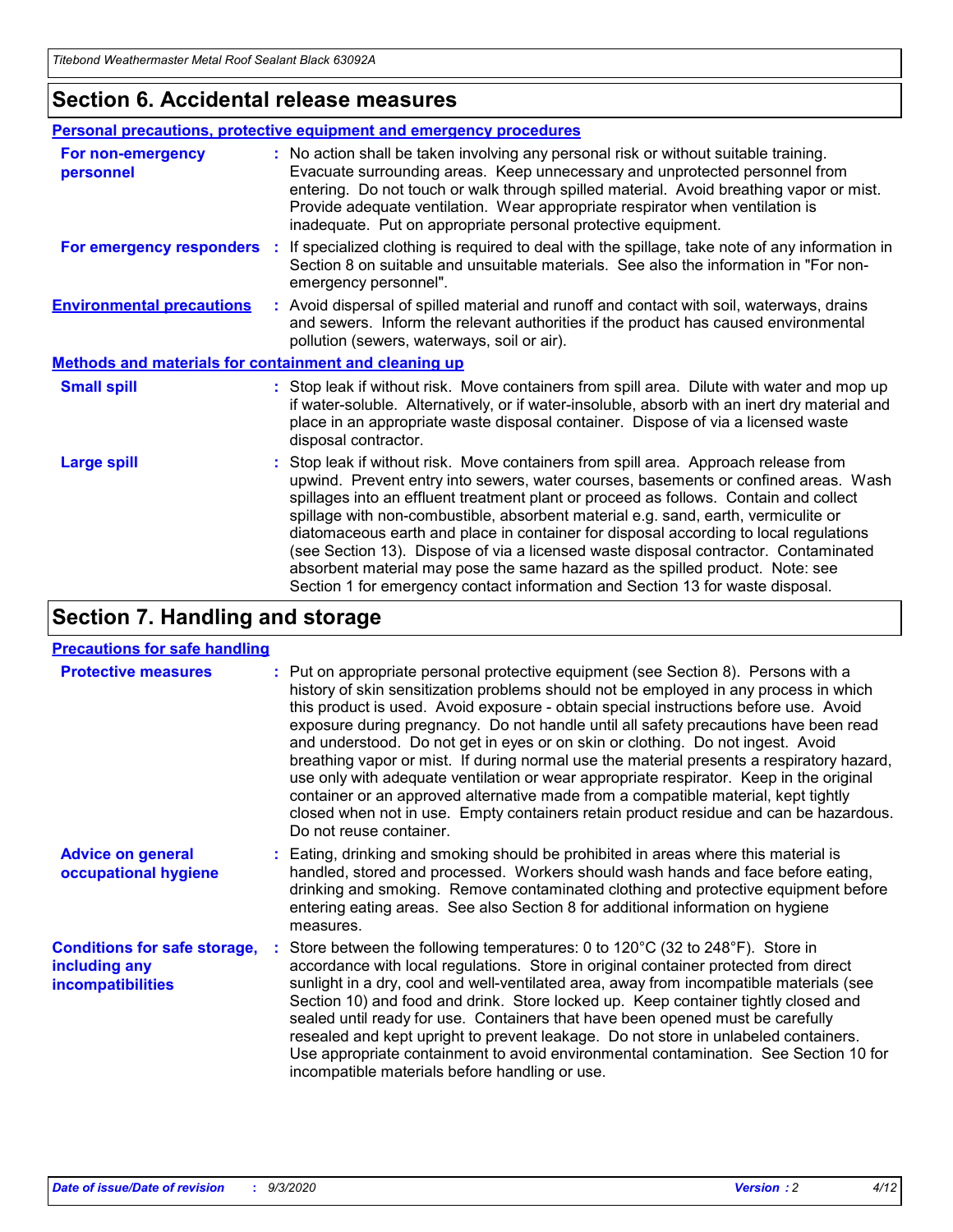# **Section 8. Exposure controls/personal protection**

#### **Control parameters**

#### **Occupational exposure limits**

| <b>Ingredient name</b>                               |    |                        | <b>Exposure limits</b>                                                                                                                                                                                                                                                                                                                                                                                                                                                                                                                                                                                                 |
|------------------------------------------------------|----|------------------------|------------------------------------------------------------------------------------------------------------------------------------------------------------------------------------------------------------------------------------------------------------------------------------------------------------------------------------------------------------------------------------------------------------------------------------------------------------------------------------------------------------------------------------------------------------------------------------------------------------------------|
| 3-aminopropyltriethoxysilane<br>Dibutyltin dilaurate |    |                        | None.<br>ACGIH TLV (United States, 3/2020). Absorbed through skin.<br>Notes: as Sn<br>TWA: 0.1 mg/m <sup>3</sup> , (as Sn) 8 hours.<br>STEL: 0.2 mg/m <sup>3</sup> , (as Sn) 15 minutes.<br>NIOSH REL (United States, 10/2016). Absorbed through skin.<br>Notes: as Sn<br>TWA: 0.1 mg/m <sup>3</sup> , (as Sn) 10 hours.<br>OSHA PEL (United States, 5/2018). Notes: as Sn<br>TWA: $0.1 \text{ mg/m}^3$ , (as Sn) 8 hours.<br>OSHA PEL 1989 (United States, 3/1989). Absorbed through skin.<br>Notes: measured as Sn<br>TWA: 0.1 mg/m <sup>3</sup> , (measured as Sn) 8 hours. Form: Organic                           |
| <b>Appropriate engineering</b><br>controls           |    |                        | : If user operations generate dust, fumes, gas, vapor or mist, use process enclosures,<br>local exhaust ventilation or other engineering controls to keep worker exposure to<br>airborne contaminants below any recommended or statutory limits.                                                                                                                                                                                                                                                                                                                                                                       |
| <b>Environmental exposure</b><br><b>controls</b>     |    |                        | Emissions from ventilation or work process equipment should be checked to ensure<br>they comply with the requirements of environmental protection legislation. In some<br>cases, fume scrubbers, filters or engineering modifications to the process equipment<br>will be necessary to reduce emissions to acceptable levels.                                                                                                                                                                                                                                                                                          |
| <b>Individual protection measures</b>                |    |                        |                                                                                                                                                                                                                                                                                                                                                                                                                                                                                                                                                                                                                        |
| <b>Hygiene measures</b>                              |    |                        | : Wash hands, forearms and face thoroughly after handling chemical products, before<br>eating, smoking and using the lavatory and at the end of the working period.<br>Appropriate techniques should be used to remove potentially contaminated clothing.<br>Contaminated work clothing should not be allowed out of the workplace. Wash<br>contaminated clothing before reusing. Ensure that eyewash stations and safety<br>showers are close to the workstation location.                                                                                                                                            |
| <b>Eye/face protection</b>                           |    |                        | : Safety eyewear complying with an approved standard should be used when a risk<br>assessment indicates this is necessary to avoid exposure to liquid splashes, mists,<br>gases or dusts. If contact is possible, the following protection should be worn, unless<br>the assessment indicates a higher degree of protection: chemical splash goggles.                                                                                                                                                                                                                                                                  |
| <b>Skin protection</b>                               |    |                        |                                                                                                                                                                                                                                                                                                                                                                                                                                                                                                                                                                                                                        |
| <b>Hand protection</b>                               |    |                        | : Chemical-resistant, impervious gloves complying with an approved standard should be<br>worn at all times when handling chemical products if a risk assessment indicates this is<br>necessary. Considering the parameters specified by the glove manufacturer, check<br>during use that the gloves are still retaining their protective properties. It should be<br>noted that the time to breakthrough for any glove material may be different for different<br>glove manufacturers. In the case of mixtures, consisting of several substances, the<br>protection time of the gloves cannot be accurately estimated. |
| <b>Body protection</b>                               |    | handling this product. | Personal protective equipment for the body should be selected based on the task being<br>performed and the risks involved and should be approved by a specialist before                                                                                                                                                                                                                                                                                                                                                                                                                                                |
| <b>Other skin protection</b>                         |    |                        | : Appropriate footwear and any additional skin protection measures should be selected<br>based on the task being performed and the risks involved and should be approved by a<br>specialist before handling this product.                                                                                                                                                                                                                                                                                                                                                                                              |
| <b>Respiratory protection</b>                        | ÷. | aspects of use.        | Based on the hazard and potential for exposure, select a respirator that meets the<br>appropriate standard or certification. Respirators must be used according to a<br>respiratory protection program to ensure proper fitting, training, and other important                                                                                                                                                                                                                                                                                                                                                         |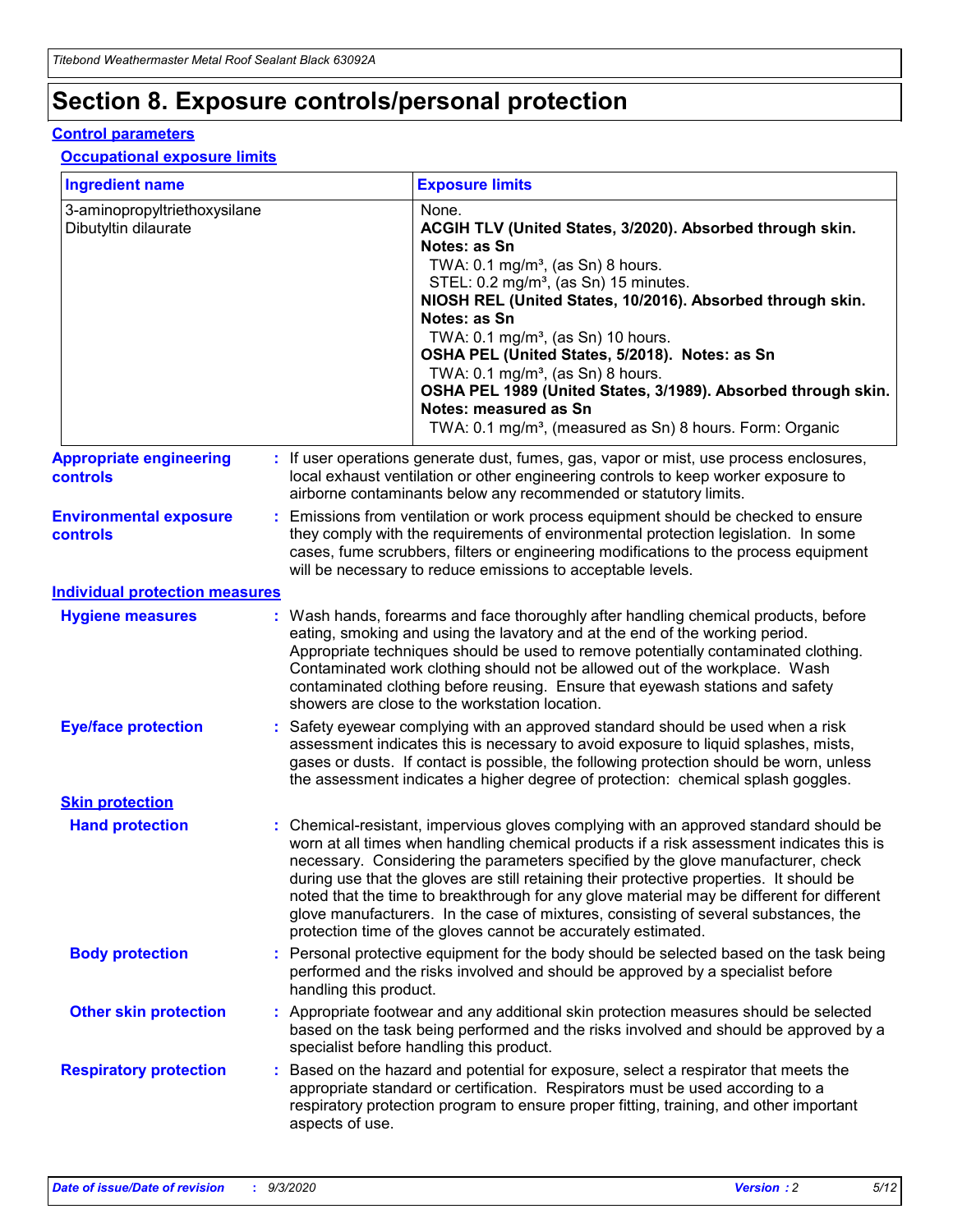### **Section 9. Physical and chemical properties**

#### **Appearance**

| <b>Physical state</b>                             | : Liquid. [Paste.]                                              |
|---------------------------------------------------|-----------------------------------------------------------------|
| <b>Color</b>                                      | Black.                                                          |
| Odor                                              | Characteristic.                                                 |
| <b>Odor threshold</b>                             | Not available.                                                  |
| pH                                                | Not applicable.                                                 |
| <b>Melting point</b>                              | : Not available.                                                |
| <b>Boiling point</b>                              | >200°C (>392°F)                                                 |
| <b>Flash point</b>                                | Closed cup: >200°C (>392°F) [Setaflash.]                        |
| <b>Evaporation rate</b>                           | $:$ >1 (butyl acetate = 1)                                      |
| <b>Flammability (solid, gas)</b>                  | : Not available.                                                |
| Lower and upper explosive<br>(flammable) limits   | $:$ Not available.                                              |
| <b>VOC (less water, less)</b><br>exempt solvents) | : 0 g/l                                                         |
| <b>Volatility</b>                                 | $: 0\%$ (w/w)                                                   |
| <b>Vapor density</b>                              | Not available.                                                  |
| <b>Relative density</b>                           | $\mathbf{1}$ $\mathbf{\sqrt{432}}$                              |
| <b>Solubility</b>                                 | Insoluble in the following materials: cold water and hot water. |
| <b>Solubility in water</b>                        | Not available.                                                  |
| <b>Partition coefficient: n-</b><br>octanol/water | : Not available.                                                |
| <b>Auto-ignition temperature</b>                  | : Not available.                                                |
| <b>Decomposition temperature</b>                  | : Not available.                                                |
| <b>Viscosity</b>                                  | : Not available.                                                |

### **Section 10. Stability and reactivity**

| <b>Reactivity</b>                            |    | : No specific test data related to reactivity available for this product or its ingredients.            |
|----------------------------------------------|----|---------------------------------------------------------------------------------------------------------|
| <b>Chemical stability</b>                    |    | : The product is stable.                                                                                |
| <b>Possibility of hazardous</b><br>reactions |    | : Under normal conditions of storage and use, hazardous reactions will not occur.                       |
| <b>Conditions to avoid</b>                   |    | : No specific data.                                                                                     |
| <b>Incompatible materials</b>                | ٠. | No specific data.                                                                                       |
| <b>Hazardous decomposition</b><br>products   | ÷. | Under normal conditions of storage and use, hazardous decomposition products should<br>not be produced. |

### **Section 11. Toxicological information**

#### **Information on toxicological effects**

#### **Acute toxicity**

| <b>Product/ingredient name</b> | <b>Result</b>           | <b>Species</b> | <b>Dose</b>                | <b>Exposure</b> |
|--------------------------------|-------------------------|----------------|----------------------------|-----------------|
| 3-aminopropyltriethoxysilane   | <b>ILD50 Dermal</b>     | Rabbit         | 4.29 g/kg                  |                 |
| Dibutyltin dilaurate           | ILD50 Oral<br>LD50 Oral | Rat<br>Rat     | $1.57$ g/kg<br>175 $mg/kg$ |                 |
|                                |                         |                |                            |                 |

**Irritation/Corrosion**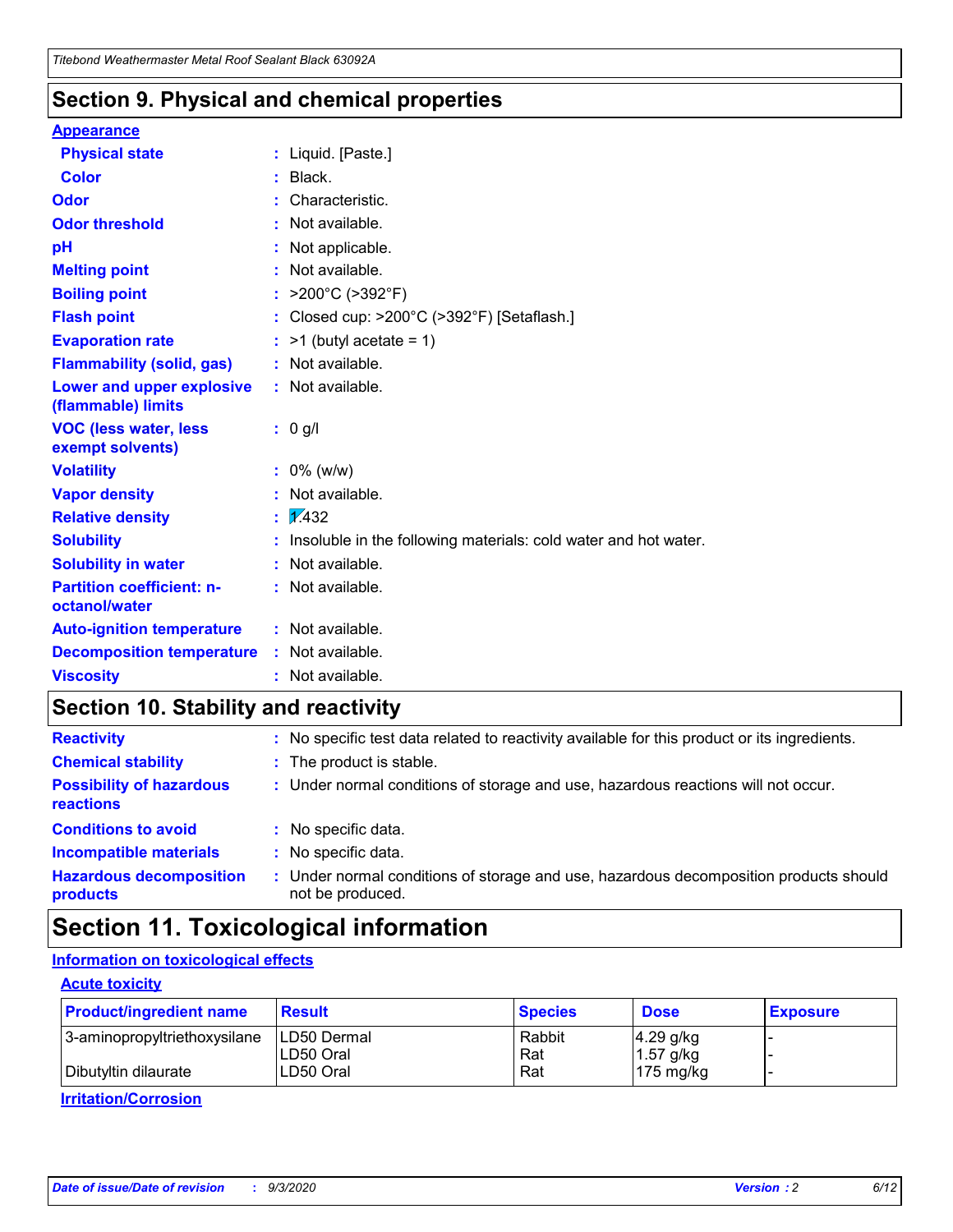# **Section 11. Toxicological information**

| <b>Product/ingredient name</b> | <b>Result</b>            | <b>Species</b> | <b>Score</b> | <b>Exposure</b>           | <b>Observation</b> |
|--------------------------------|--------------------------|----------------|--------------|---------------------------|--------------------|
| 3-aminopropyltriethoxysilane   | Eyes - Mild irritant     | Rabbit         |              | $100$ mg                  |                    |
|                                | Eyes - Severe irritant   | Rabbit         |              | 24 hours 750              |                    |
|                                |                          |                |              | ug                        |                    |
|                                | Skin - Severe irritant   | Rabbit         |              | 24 hours 5                | -                  |
| Dibutyltin dilaurate           | Eyes - Moderate irritant | Rabbit         |              | mg<br><b>24 hours 100</b> |                    |
|                                |                          |                |              | mg                        |                    |
|                                | Skin - Severe irritant   | Rabbit         |              | 500 mg                    | -                  |

#### **Sensitization**

Not available.

#### **Mutagenicity**

Not available.

#### **Carcinogenicity**

Not available.

#### **Reproductive toxicity**

Not available.

#### **Teratogenicity**

Not available.

#### **Specific target organ toxicity (single exposure)**

Not available.

#### **Specific target organ toxicity (repeated exposure)**

| <b>Name</b>                                                                         |                                                                            | <b>Category</b>                                     | <b>Route of</b><br>exposure | <b>Target organs</b> |  |  |
|-------------------------------------------------------------------------------------|----------------------------------------------------------------------------|-----------------------------------------------------|-----------------------------|----------------------|--|--|
| Dibutyltin dilaurate                                                                |                                                                            | Category 1                                          | -                           | respiratory system   |  |  |
| <b>Aspiration hazard</b><br>Not available.                                          |                                                                            |                                                     |                             |                      |  |  |
| <b>Information on the likely</b><br>routes of exposure                              | : Not available.                                                           |                                                     |                             |                      |  |  |
| <b>Potential acute health effects</b>                                               |                                                                            |                                                     |                             |                      |  |  |
| <b>Eye contact</b>                                                                  | : May cause eye irritation.                                                |                                                     |                             |                      |  |  |
| <b>Inhalation</b>                                                                   |                                                                            | : No known significant effects or critical hazards. |                             |                      |  |  |
| <b>Skin contact</b>                                                                 |                                                                            | : May cause skin irritation.                        |                             |                      |  |  |
| <b>Ingestion</b>                                                                    |                                                                            | : No known significant effects or critical hazards. |                             |                      |  |  |
| <b>Symptoms related to the physical, chemical and toxicological characteristics</b> |                                                                            |                                                     |                             |                      |  |  |
| <b>Eye contact</b>                                                                  | irritation<br>watering<br>redness                                          | : Adverse symptoms may include the following:       |                             |                      |  |  |
| <b>Inhalation</b>                                                                   | reduced fetal weight<br>increase in fetal deaths<br>skeletal malformations | : Adverse symptoms may include the following:       |                             |                      |  |  |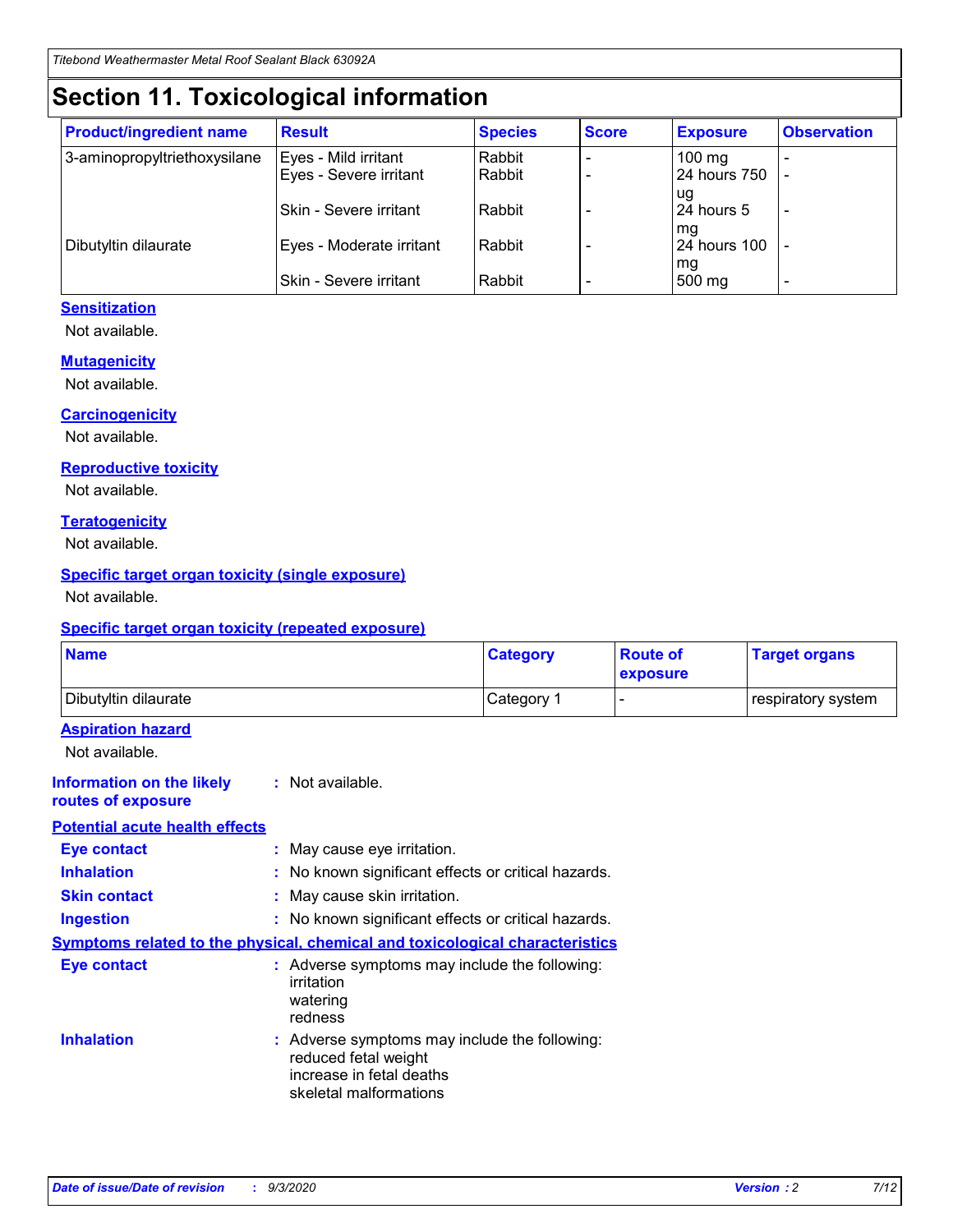*Titebond Weathermaster Metal Roof Sealant Black 63092A*

# **Section 11. Toxicological information**

| <b>Skin contact</b>                     | : Adverse symptoms may include the following:<br>irritation                                            |
|-----------------------------------------|--------------------------------------------------------------------------------------------------------|
|                                         | redness                                                                                                |
|                                         | reduced fetal weight                                                                                   |
|                                         | increase in fetal deaths                                                                               |
|                                         | skeletal malformations                                                                                 |
| <b>Ingestion</b>                        | : Adverse symptoms may include the following:<br>reduced fetal weight                                  |
|                                         | increase in fetal deaths                                                                               |
|                                         | skeletal malformations                                                                                 |
|                                         | Delayed and immediate effects and also chronic effects from short and long term exposure               |
| <b>Short term exposure</b>              |                                                                                                        |
| <b>Potential immediate</b><br>effects   | : Not available.                                                                                       |
| <b>Potential delayed effects</b>        | : Not available.                                                                                       |
| <b>Long term exposure</b>               |                                                                                                        |
| <b>Potential immediate</b><br>effects   | : Not available.                                                                                       |
| <b>Potential delayed effects</b>        | : Not available.                                                                                       |
| <b>Potential chronic health effects</b> |                                                                                                        |
| Not available.                          |                                                                                                        |
| <b>General</b>                          | Once sensitized, a severe allergic reaction may occur when subsequently exposed to<br>very low levels. |
| <b>Carcinogenicity</b>                  | No known significant effects or critical hazards.                                                      |
| <b>Mutagenicity</b>                     | : No known significant effects or critical hazards.                                                    |
| <b>Teratogenicity</b>                   | May damage the unborn child.                                                                           |
| <b>Developmental effects</b>            | : No known significant effects or critical hazards.                                                    |
| <b>Fertility effects</b>                | : May damage fertility.                                                                                |
| <b>Numerical measures of toxicity</b>   |                                                                                                        |
| <b>Acute toxicity estimates</b>         |                                                                                                        |
| Not ovoilable                           |                                                                                                        |

Not available.

# **Section 12. Ecological information**

#### **Toxicity**

| <b>Product/ingredient name</b> | <b>Result</b>                                       | <b>Species</b>               | <b>Exposure</b>       |
|--------------------------------|-----------------------------------------------------|------------------------------|-----------------------|
| Dibutyltin dilaurate           | $ CC50>3$ mg/l<br>Chronic EC10 > 2 mg/l Fresh water | Algae<br>Algae - Desmodesmus | 72 hours<br>196 hours |
|                                |                                                     | <b>I</b> subspicatus         |                       |

#### **Persistence and degradability**

| <b>Product/ingredient name</b> | <b>Test</b>                                                                    | <b>Result</b>  |                   | <b>Dose</b> | <b>Inoculum</b>         |
|--------------------------------|--------------------------------------------------------------------------------|----------------|-------------------|-------------|-------------------------|
| Dibutyltin dilaurate           | OECD 301F<br>Ready<br>Biodegradability -<br>Manometric<br>Respirometry<br>Test | 23 % - 28 days |                   |             |                         |
| <b>Product/ingredient name</b> | <b>Aquatic half-life</b>                                                       |                | <b>Photolysis</b> |             | <b>Biodegradability</b> |
| Dibutyltin dilaurate           |                                                                                |                |                   |             | <b>Inherent</b>         |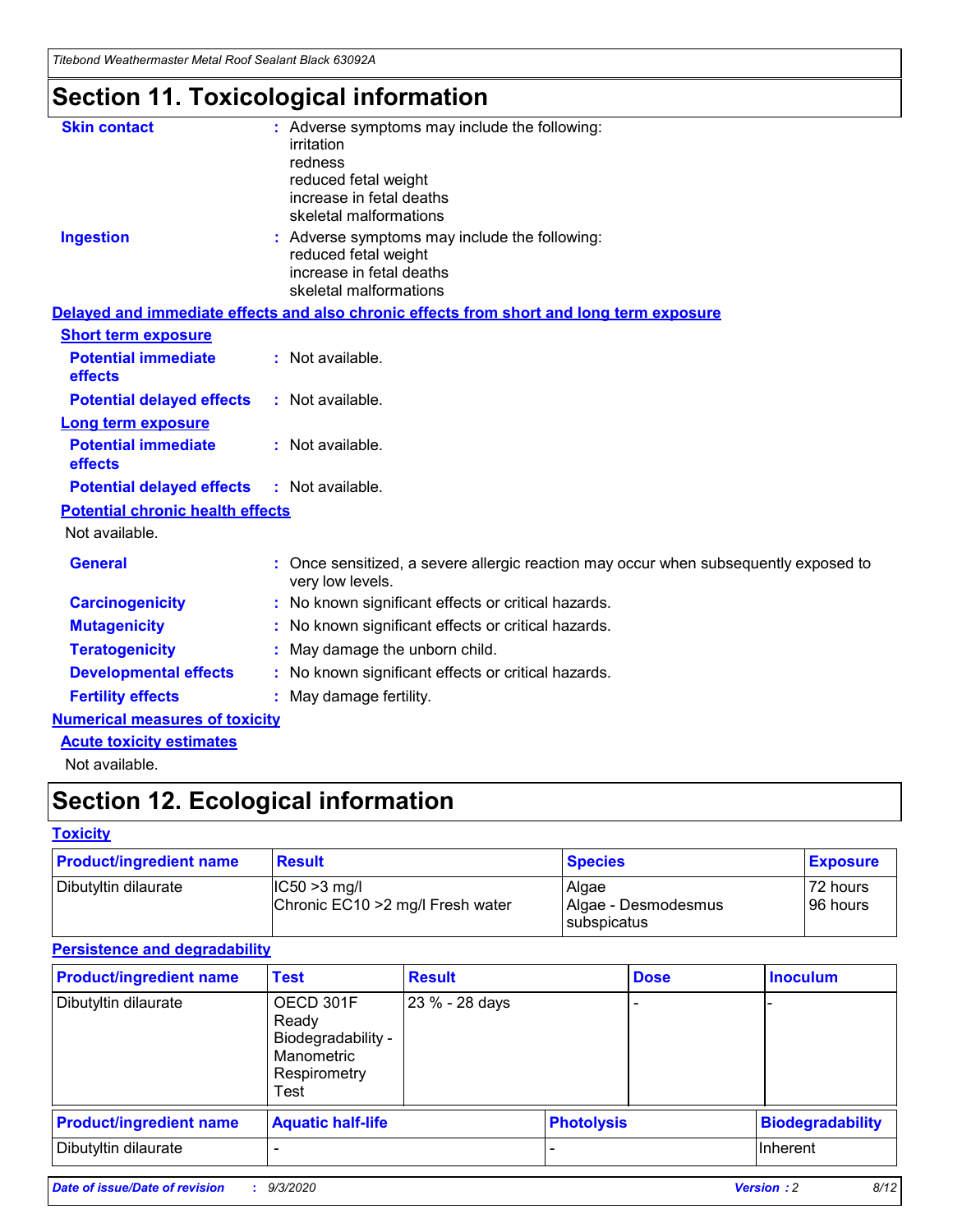# **Section 12. Ecological information**

#### **Bioaccumulative potential**

| <b>Product/ingredient name</b> | $LoaPow$ | <b>BCF</b> | <b>Potential</b> |
|--------------------------------|----------|------------|------------------|
| 3-aminopropyltriethoxysilane   | 1.7      | 3.4        | low              |
| Dibutyltin dilaurate           | 4.44     | 2.91       | low              |

#### **Mobility in soil**

| IVIVNIIILY III JVII<br><b>Soil/water partition</b><br>coefficient (K <sub>oc</sub> ) | : Not available.                                    |
|--------------------------------------------------------------------------------------|-----------------------------------------------------|
| <b>Other adverse effects</b>                                                         | : No known significant effects or critical hazards. |

### **Section 13. Disposal considerations**

**Disposal methods :**

The generation of waste should be avoided or minimized wherever possible. Disposal of this product, solutions and any by-products should at all times comply with the requirements of environmental protection and waste disposal legislation and any regional local authority requirements. Dispose of surplus and non-recyclable products via a licensed waste disposal contractor. Waste should not be disposed of untreated to the sewer unless fully compliant with the requirements of all authorities with jurisdiction. Waste packaging should be recycled. Incineration or landfill should only be considered when recycling is not feasible. This material and its container must be disposed of in a safe way. Care should be taken when handling emptied containers that have not been cleaned or rinsed out. Empty containers or liners may retain some product residues. Avoid dispersal of spilled material and runoff and contact with soil, waterways, drains and sewers.

### **Section 14. Transport information**

|                                      | <b>DOT</b><br><b>Classification</b> | <b>TDG</b><br><b>Classification</b> | <b>Mexico</b><br><b>Classification</b> | <b>ADR/RID</b>           | <b>IMDG</b>              | <b>IATA</b>    |
|--------------------------------------|-------------------------------------|-------------------------------------|----------------------------------------|--------------------------|--------------------------|----------------|
| <b>UN number</b>                     | Not regulated.                      | Not regulated.                      | Not regulated.                         | Not regulated.           | Not regulated.           | Not regulated. |
| <b>UN proper</b><br>shipping name    |                                     |                                     |                                        |                          |                          |                |
| <b>Transport</b><br>hazard class(es) |                                     | $\overline{\phantom{0}}$            | $\qquad \qquad \blacksquare$           | $\overline{\phantom{0}}$ | $\overline{\phantom{0}}$ |                |
| <b>Packing group</b>                 |                                     |                                     |                                        |                          |                          |                |
| <b>Environmental</b><br>hazards      | No.                                 | No.                                 | No.                                    | No.                      | No.                      | No.            |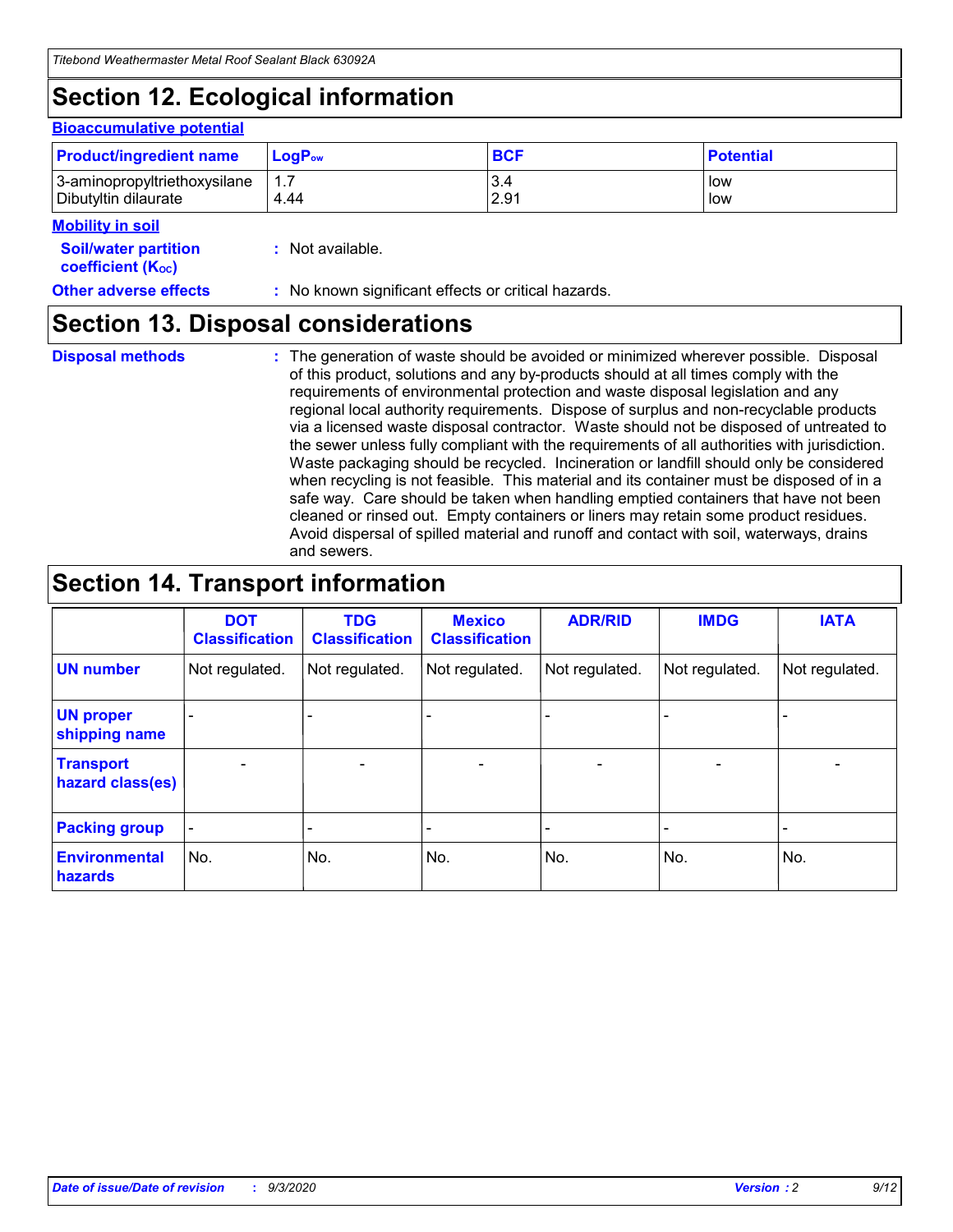### **Section 15. Regulatory information**

#### **U.S. Federal regulations**

#### **SARA 302/304**

#### **Composition/information on ingredients**

No products were found.

| SARA 304 RQ | Not applicable. |
|-------------|-----------------|
|-------------|-----------------|

#### **SARA 311/312**

**Classification :** EYE IRRITATION - Category 2B SKIN SENSITIZATION - Category 1 TOXIC TO REPRODUCTION - Category 1B HNOC - Product generates methanol during cure.

#### **Composition/information on ingredients**

| <b>Name</b>                  | $\frac{9}{6}$ | <b>Classification</b>                                                                                                                                                                                                                                                                                      |
|------------------------------|---------------|------------------------------------------------------------------------------------------------------------------------------------------------------------------------------------------------------------------------------------------------------------------------------------------------------------|
| 3-aminopropyltriethoxysilane | $\leq$ 3      | <b>FLAMMABLE LIQUIDS - Category 4</b><br><b>ACUTE TOXICITY (oral) - Category 4</b><br><b>SKIN IRRITATION - Category 2</b><br>EYE IRRITATION - Category 2A                                                                                                                                                  |
| Dibutyltin dilaurate         | ≤0.3          | <b>ACUTE TOXICITY (oral) - Category 3</b><br>SKIN CORROSION - Category 1C<br>SERIOUS EYE DAMAGE - Category 1<br>SKIN SENSITIZATION - Category 1<br><b>GERM CELL MUTAGENICITY - Category 2</b><br>TOXIC TO REPRODUCTION - Category 1B<br>SPECIFIC TARGET ORGAN TOXICITY (REPEATED<br>EXPOSURE) - Category 1 |

#### **State regulations**

**Massachusetts :**

: None of the components are listed.

**New York :** None of the components are listed. **New Jersey :** None of the components are listed.

**Pennsylvania :** None of the components are listed.

#### **California Prop. 65**

WARNING: This product can expose you to methanol, which is known to the State of California to cause birth defects or other reproductive harm. For more information go to www.P65Warnings.ca.gov.

| Ingredient name | No significant risk Maximum<br>level | acceptable dosage<br><b>level</b> |
|-----------------|--------------------------------------|-----------------------------------|
| I methanol      |                                      | Yes.                              |

#### **International regulations**

**Chemical Weapon Convention List Schedules I, II & III Chemicals** Not listed.

#### **Montreal Protocol**

Not listed.

**Stockholm Convention on Persistent Organic Pollutants**

Not listed.

#### **UNECE Aarhus Protocol on POPs and Heavy Metals** Not listed.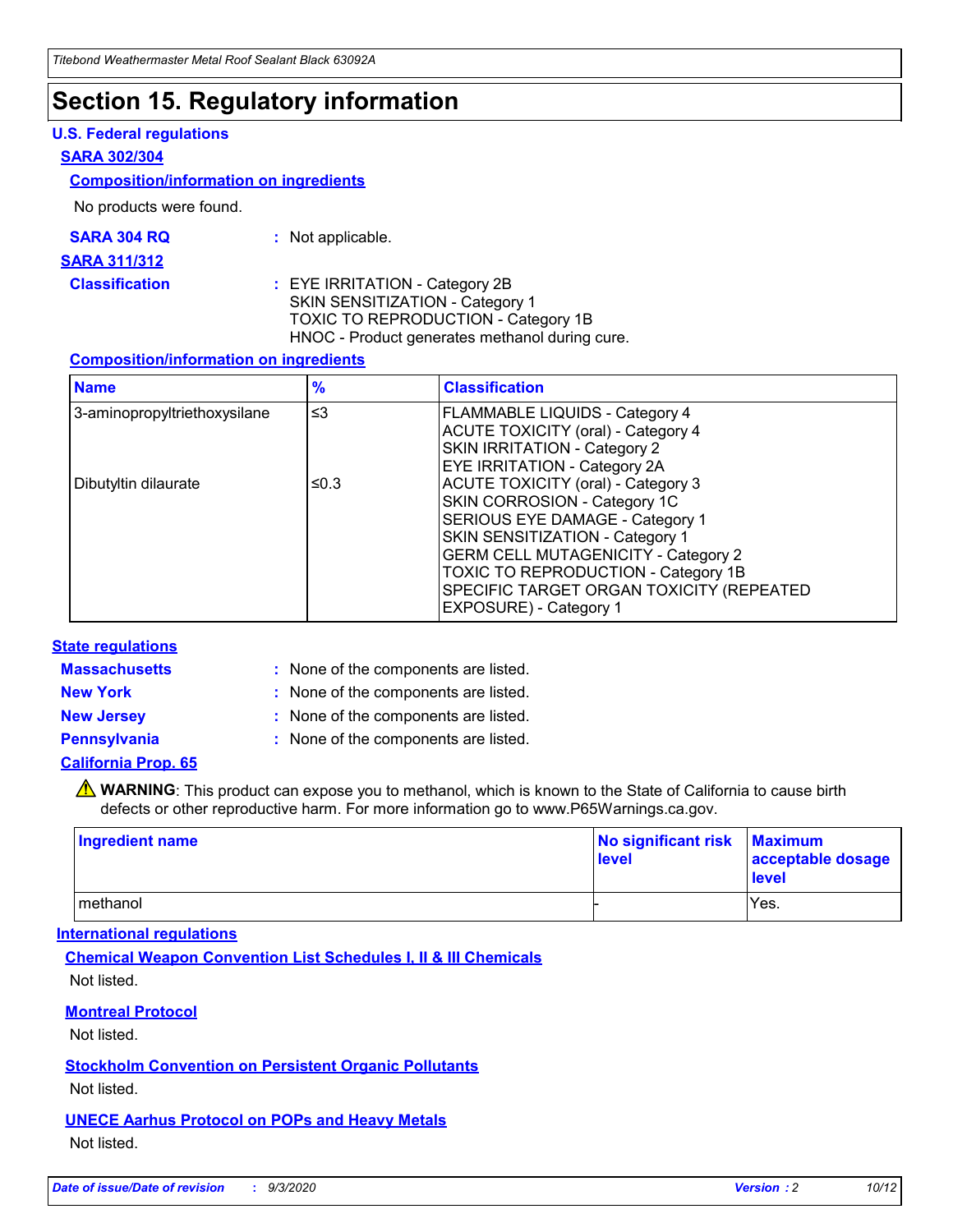### **Section 15. Regulatory information**

#### **Inventory list**

- 
- **China :** Not determined.

**United States TSCA 8(b) inventory**

**:** All components are active or exempted.

# **Section 16. Other information**





**Caution: HMIS® ratings are based on a 0-4 rating scale, with 0 representing minimal hazards or risks, and 4 representing significant hazards or risks. Although HMIS® ratings and the associated label are not required on SDSs or products leaving a facility under 29 CFR 1910.1200, the preparer may choose to provide them. HMIS® ratings are to be used with a fully implemented HMIS® program. HMIS® is a registered trademark and service mark of the American Coatings Association, Inc.**

**The customer is responsible for determining the PPE code for this material. For more information on HMIS® Personal Protective Equipment (PPE) codes, consult the HMIS® Implementation Manual.**

**National Fire Protection Association (U.S.A.)**



**Reprinted with permission from NFPA 704-2001, Identification of the Hazards of Materials for Emergency Response Copyright ©1997, National Fire Protection Association, Quincy, MA 02269. This reprinted material is not the complete and official position of the National Fire Protection Association, on the referenced subject which is represented only by the standard in its entirety.**

**Copyright ©2001, National Fire Protection Association, Quincy, MA 02269. This warning system is intended to be interpreted and applied only by properly trained individuals to identify fire, health and reactivity hazards of chemicals. The user is referred to certain limited number of chemicals with recommended classifications in NFPA 49 and NFPA 325, which would be used as a guideline only. Whether the chemicals are classified by NFPA or not, anyone using the 704 systems to classify chemicals does so at their own risk.**

#### **Procedure used to derive the classification**

| <b>Classification</b>                                                                                                | <b>Justification</b>                                  |
|----------------------------------------------------------------------------------------------------------------------|-------------------------------------------------------|
| <b>EYE IRRITATION - Category 2B</b><br><b>SKIN SENSITIZATION - Category 1</b><br>TOXIC TO REPRODUCTION - Category 1B | Expert judgment<br>Expert judgment<br>Expert judgment |
| <b>History</b>                                                                                                       |                                                       |

| <b>Date of printing</b>           | : 4/22/2022 |
|-----------------------------------|-------------|
| Date of issue/Date of<br>revision | : 9/3/2020  |
| Date of previous issue            | : 9/3/2020  |
| <b>Version</b>                    | $\cdot$ 2   |
|                                   |             |